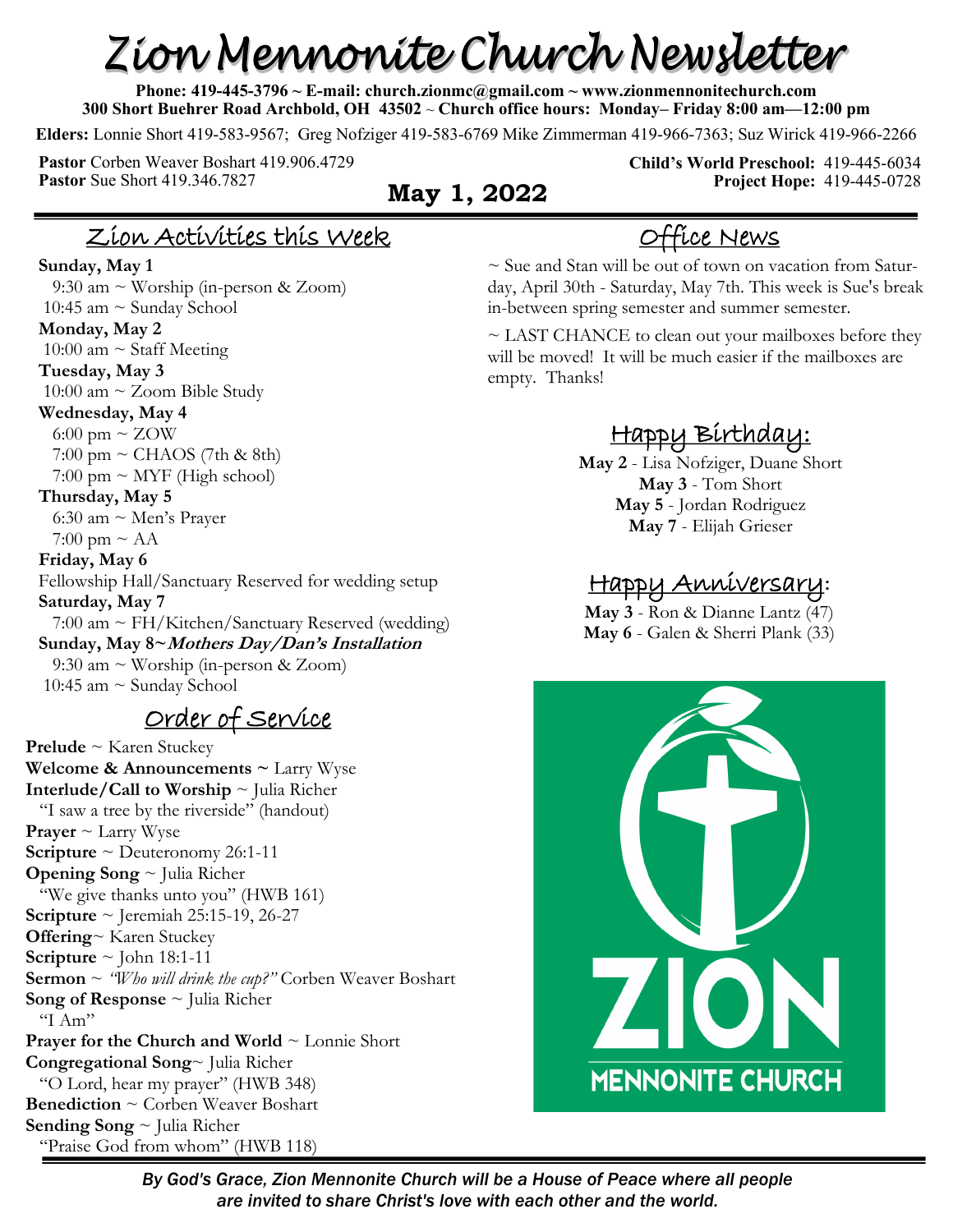# **Upcoming Events**

**Sunday, May 1st** - Our intentional interim pastor, Dan Miller, will join us for worship and begin his work at Zion. We'll provide name tags at each entrance for the next couple of Sundays, and encourage each person to wear one to help Dan become acquainted with us.

**Sunday, May 8th** - Tony Doehrmann, our Regional Pastor, will be here to officially install Dan.

**Sunday, May 15th** - Celebrating our high school graduating seniors

**Sunday, May 22nd** - Celebrating baptisms

**Sunday, June 5th** - Celebrating Sue's ordination

#### **New Announcements**

**Hospitality Hosts Needed:** Zion enjoys being able to open our building as rental space for special events for those from outside the congregation. For regular Zion meetings and activities planned by those within the congregation, the persons directly involved typically take care of their own needs, or ask others for help. It would be helpful to have several hosts who could serve as a point of contact for persons from outside the congregation using our space, particularly for events such as non-member rehearsals/ weddings held on Friday evenings or on Saturdays. This would likely be only a couple of times per year. We are looking for a hospitable person, or a small group of persons, who'd be willing to help with the following:

- •Serving as the point person, in coordination with the church office, to be present to greet those using the building when they arrive, answer questions about the building, and locate items that may be needed for events.
- •Making sure the group has the names/phone numbers of the host(s) and trustees, in case they are needed during an event.
- •Being available to lock/unlock the building, if needed
- •Stopping back in after a Friday evening or Saturday event is over to make sure things are back in place for Sunday morning.

If you are interested in serving in this hospitality host ministry, please leave your name with Bethany in the church office. **There is a first opportunity for this coming up May 6th and 7th for a wedding. Contact the office for more details if you are interested.**

**The East Garden cookouts** are happening again this summer. Would there be interest in Zion providing the meal on **June 23**? If you are interested in helping please contact Lori Bontrager (419-966-0275).

# **Don't Forget**

**Funeral Meal Pies**: If you would like to help with pies for memorial meals, you can give money to Bethany in the church office. The cost of a pie at this time is \$12. Thank you for responding to providing pies for memorial meals. Funeral Meal Coordinators - Bonnie Stuckey & Glora Belle Yoder

**MDS opportunity**: Enjoy a week at Camp Amigo while also volunteering with Mennonite Disaster Service. This July, MDS offers the Family Program, a 4 or 5 day summertime experience for the whole family. During your stay for the Family Program, your family will enjoy the beauty, and serenity of the Amigo Centre and participate in age-appropriate maintenance and building projects on the property in response to a storm that hit in August 2021. **[Click here to learn](https://r20.rs6.net/tn.jsp?f=001or7sGEo_Ipy5aSA-NsD6PdT8uGJTpgMd7XbQuPvbHFRuJ6wNZeZt7o4Zayd4wY-zodDgzWwwKFCYLnwEqEpLz0tK4sBala5OLPM6KzC0TKgu31z60qXVcKPIzdsulEhQFKVED-gU9hINB7fAZZfdxullx-tJgSRoIHatKe2WY9JP9Jym-FPMzVCfnVuzsbzC_kLMsVq8wfuu75rwXi1x2QMNUX2AUkADshy)  [more](https://r20.rs6.net/tn.jsp?f=001or7sGEo_Ipy5aSA-NsD6PdT8uGJTpgMd7XbQuPvbHFRuJ6wNZeZt7o4Zayd4wY-zodDgzWwwKFCYLnwEqEpLz0tK4sBala5OLPM6KzC0TKgu31z60qXVcKPIzdsulEhQFKVED-gU9hINB7fAZZfdxullx-tJgSRoIHatKe2WY9JP9Jym-FPMzVCfnVuzsbzC_kLMsVq8wfuu75rwXi1x2QMNUX2AUkADshy)** - **[mds.org/amigo](https://r20.rs6.net/tn.jsp?f=001or7sGEo_Ipy5aSA-NsD6PdT8uGJTpgMd7XbQuPvbHFRuJ6wNZeZt7o4Zayd4wY-zEgHHSogF1mn9r6VCCkqjoiln2Iad5hSU1RAAs9MJQ0gFXWPPpOMyuHQok6Ryjiv_vTBNMCO5s74=&c=2CqHXWF3piOQxVEfWU8aax-a9RCUdcgByZpwDFQgp2xwNUz7nrCwHA==&ch=mXtT7fcKpQmsnwSkBeAZdOmy)**.

**On the Level Announcement:** The April edition of On the Level is now available from Mennonite Disaster Service. In our current issue: Learn how families can volunteer and serve together, read about MDS volunteers and how they've made long-term changes in Marianna, Florida, and find about volunteers heading to British Columbia to assist wildfire survivors in British Columbia. **Click on this link to read more: [https://conta.cc/3jXVYYw](https://r20.rs6.net/tn.jsp?f=001GCPWA_x4_dl7UJAFmb_RcuJJMNGJqgqkaTQ63zvIImbIO_R5fZIVqBoc82gnFfw2mJNYG0fFtdI5DrUbxoKe35n6KmilLZF0988E2R5KacQzB2_aUpjXUCZ6p2b9MjwFVfDaKV8aFNtMiahIFmC67A==&c=_CIg8se21PSRHjwsXbKyKu2i9KbbosDg6B-sEK3g_b6KxFU8G0cjsQ==&ch=CtRvpDQOI2Qs)**

**Burger Bash – Sunday, May 15, Ruihley Park, Archbold:** The Community's Burger Bash is returning to Archbold's Ruihley Park on Sunday, May 15 serving from 11-1. Please stop in to enjoy a burger and make the world a better place. The free-will donations will fund two critical projects in Haiti. Local cattle feeders have an on-going relationship (and a board seat) with Growing Hope Globally, the international organization that not only sends money to areas in need, but knowledgeable people to work and walk beside community members. The Haiti project aims to improve agricultural practices to create healthier crops and animals for a brighter tomorrow. Please join us to help fund this effort for our struggling neighbors to the south.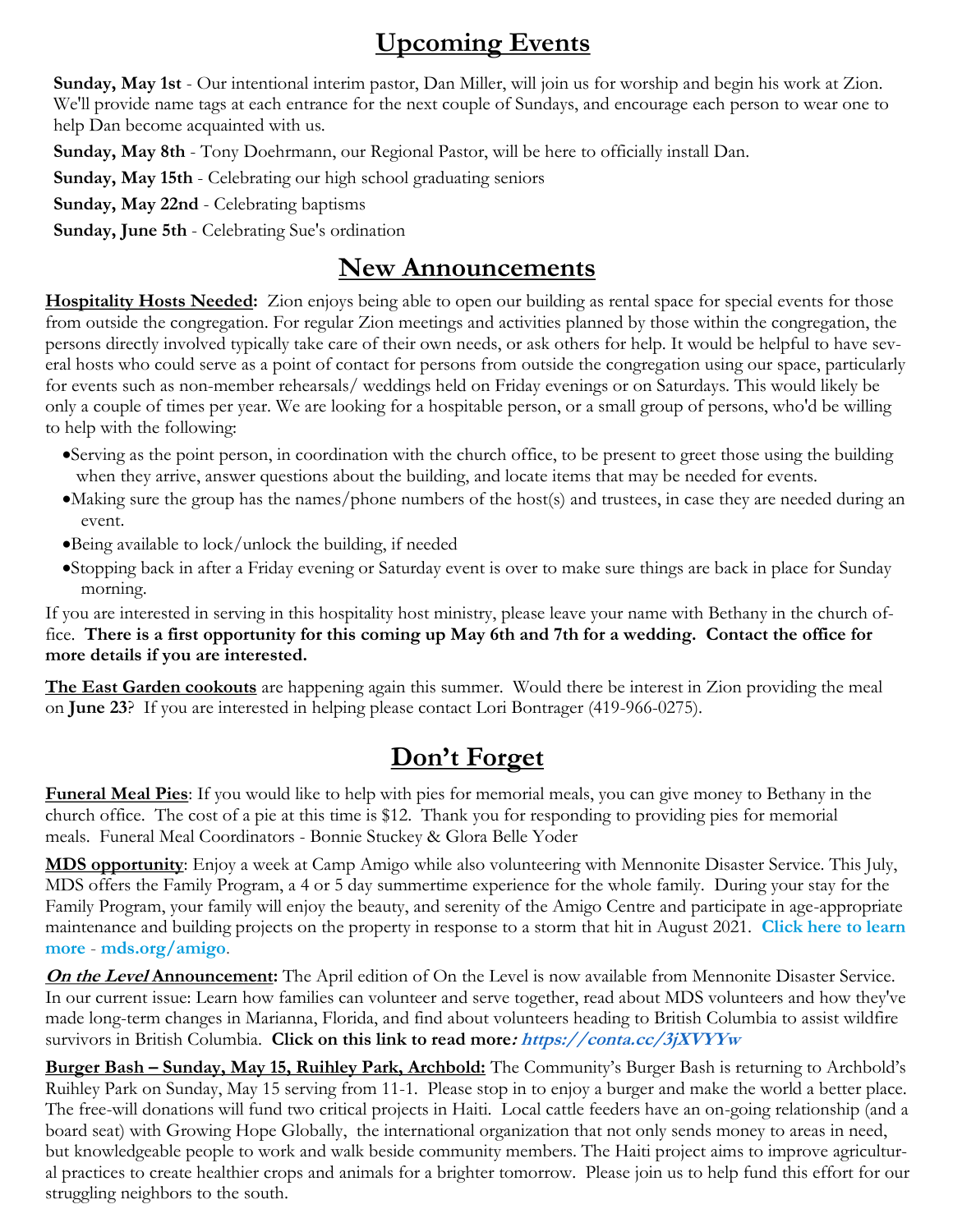#### **Thank You**

"We want to extend our sincere thanks to the Zion congregation for the love and support you have provided us as we grieve the loss of our mother. The generosity and kindness you showed to us as we planned her memorial service was immeasurable. The Zion church family has played such a profound role in mother's faith and life ... and in our family's foundation. We are forever grateful." -------The family of Fern Schrock

A special thanks to the CHAOS kids and Jodi, their leader, for serving and cleaning up on Wednesday night for Family Meal. You did a great job and your help was very much appreciated.

 $\sim$  Fellowship committee

#### **Gifts Discernment Ministry Team**

The Gifts Discernment Ministry Team has begun to prepare the Affirmation Slate for the next church year, which begins in September. A form with additional information, soliciting your nominations for individuals to serve in Zion's various Ministry Teams, is attached this week to Zion's weekly email; a copy has also been placed in your mailbox for each individual in your household (high school age and above). Please complete the form and place in the designated box across from the church mailboxes **by May 1**. Alternatively, you may scan and email the completed forms to **phil.bontrager@gmail.com***. --Gifts Discernment Ministry Team*

#### **Picture Wall**

We would like to continue to add more individual and family pictures to the "Church Family" bulletin board in the fellowship hall. If you would like to be included, please put a 4"x6" print in Rachel (and Brad) Short's mailbox or you can email a digital copy to her (**rmshort67@gmail.com**). We want to keep this growing!

#### **Missions & Service Team (MiST)**

Be on the lookout in the newsletter and on the website for regular upcoming earth care tidbits!

There is a need for folks to drive Zion members to appointments. If you are willing to do this (you set your days, times), please contact Bethany in the office directly. Thanks for considering.